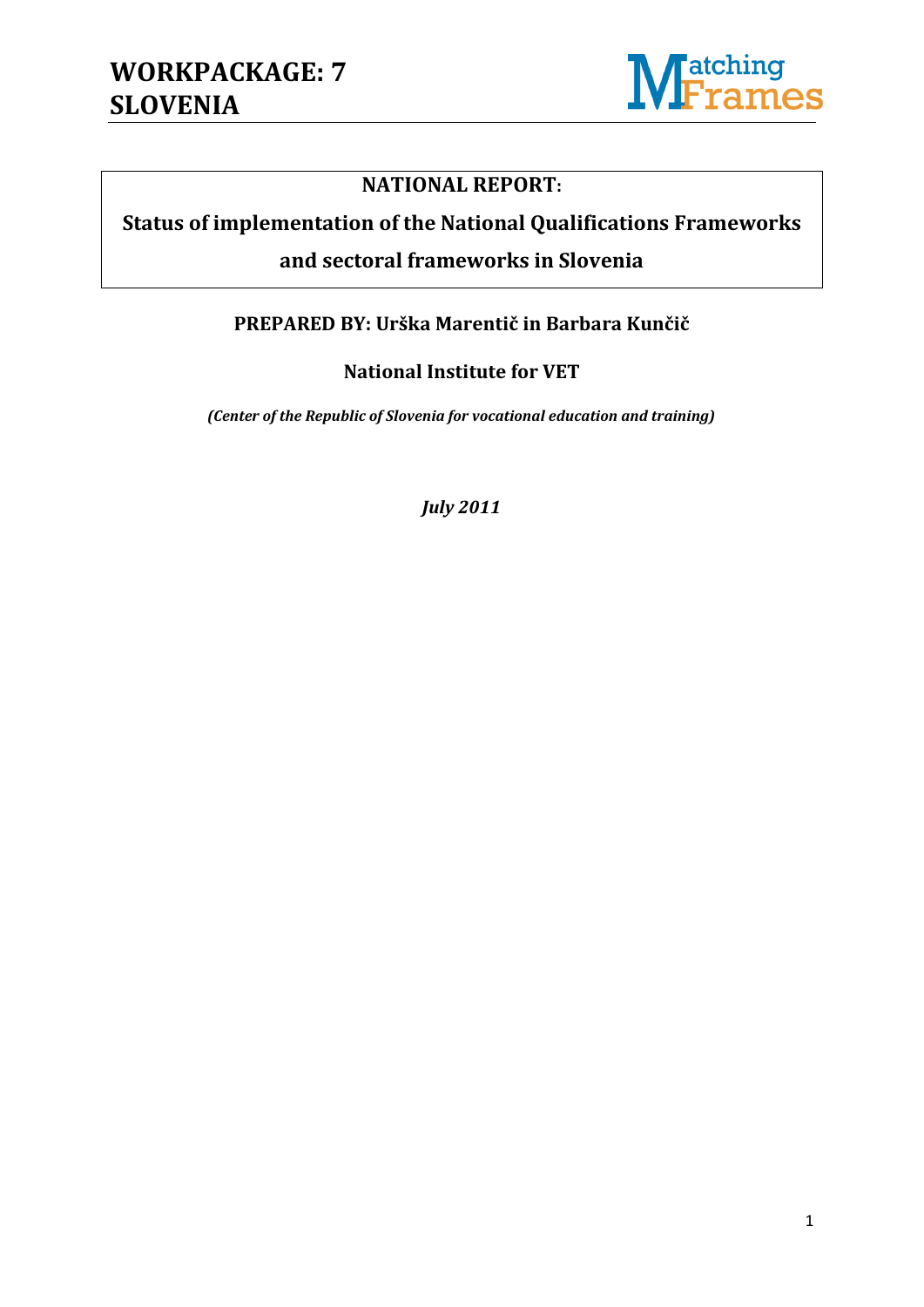### **WORKPACKAGE: 7 SLOVENIA**



#### **1. Slovenian qualifications framework**

A Slovenian qualifications framework (SQF) is being developed. The proposal attempts to consider national characteristics of the Slovenian education system and labour market, both in the number of levels set up as in the basic logic behind descriptors allowing for gradation.

**The draft proposal proposed 10 levels for the SQF**. The levels descriptors for SQF are defined in terms of outcome criteria - knowledge, skills and competences:

**Knowledge** is the result of learning and acquisition of concepts, principles, theories and practices. It is obtained in different settings: in educational process, at work and in the context of private and social life,

**Skills** are in the context of the Slovenian Qualifications Framework described as cognitive (e.g. use of logical, intuitive and creative thinking) and/or practical (e.g. manual skills and the use of materials, tools and instruments).

**Competences** pertain to the ability to use and integrate knowledge and skills in educational, work, personal and/or professional situations. Competences vary in the light of their complexity, independence and responsibility for action. We distinguish between generic and vocationally specific competences.

There are **three types** of qualifications:

- 1. **Education** Publicly recognised education is obtained after successfully completing publicly approved educational programmes.
- 2. **National vocational qualification** A national vocational qualification is defined as work related vocational or professional capacity required to perform an occupation at certain level of complexity.
- 3. **Supplementary qualification** A supplementary qualification is the result of education and training complementing, deepening and expanding an individual's knowledge, skills and competences for life and work.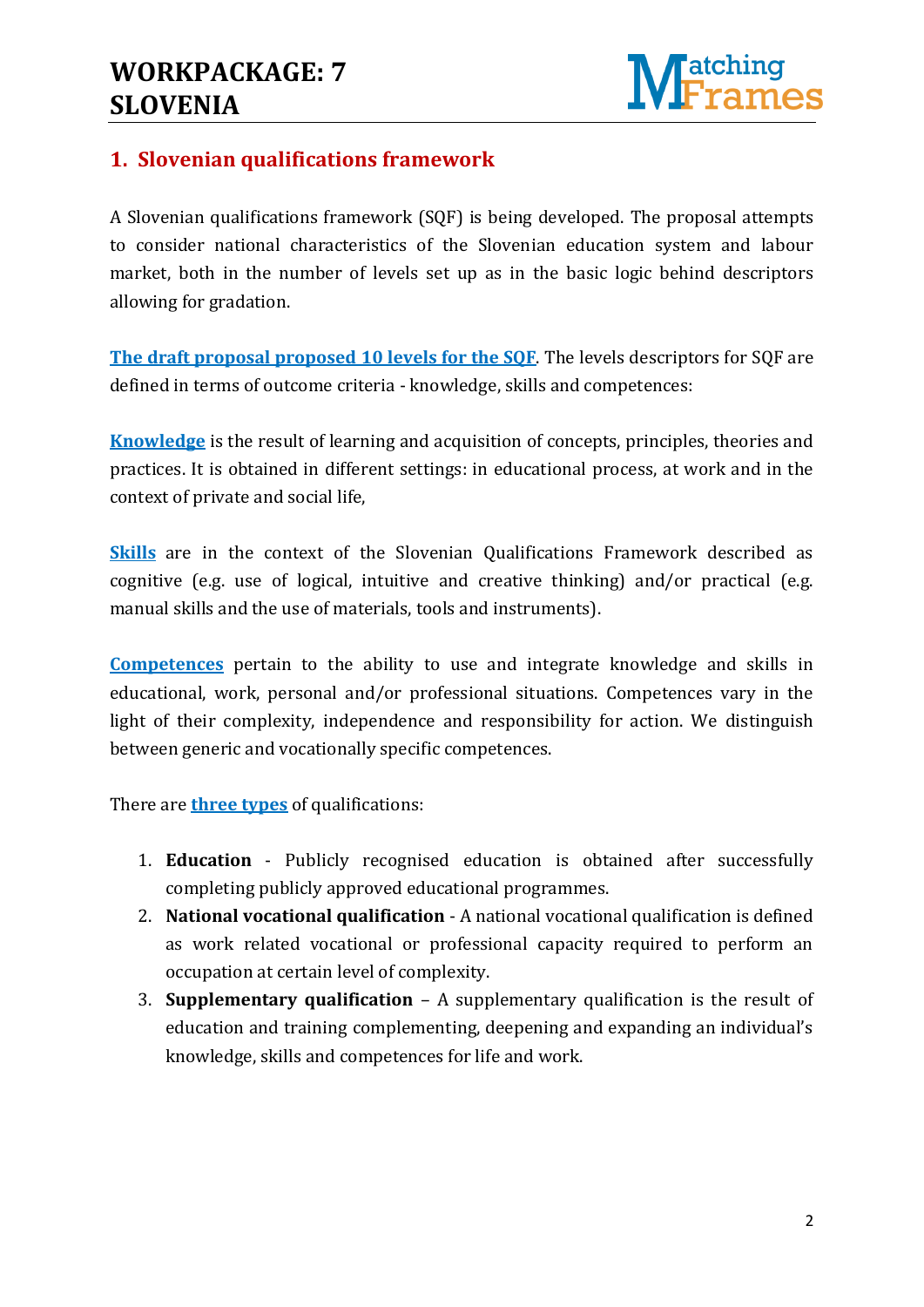

Currently, there are **no official Sectoral qualifications frameworks** in Slovenia. It is necessary to prepare and implement the Slovenian qualifications frameworks first and then we can start to prepare Sectoral qualifications frameworks.

#### **2. Sectoral qualification structures**

In Slovenia, VET qualifications are classified in Sectoral qualification structures approved by Sector committee for occupational standards. Minister responsible for labour, family and social affairs established 10 Sector committees for occupational standards composed of experts and representatives of Chambers, Ministries and Trade Unions.

VET qualifications in Slovenia can be acquired following the school path (VET system) or the path of recognition of non formal learning (NVQ system). The VET Act connected both systems with introduction of occupational standards which represent a learning outcome standard for each qualification that can be acquired in Slovenia.

Occupational standards are the basic documents for the performance of examinations and the verification of professional qualifications.

It is important for them to be clearly, intelligibly and unambiguously written in order to prevent different or wrong interpretations. Therefore, the methodology for the preparation of occupational standards is prescribed, which ensures the transparency and comparability of occupational standards.

The preparation of occupational standards is done through social dialogue. It is important for the employers to explain what kind of personnel with what kind of knowledge and skills they need now and in future. After all, occupational standards are not just a record of the current situation but also of the trends in the development, which is of considerable importance for the changing labour market not just from the point of view of the employer but especially from the point of view of the certificate holder.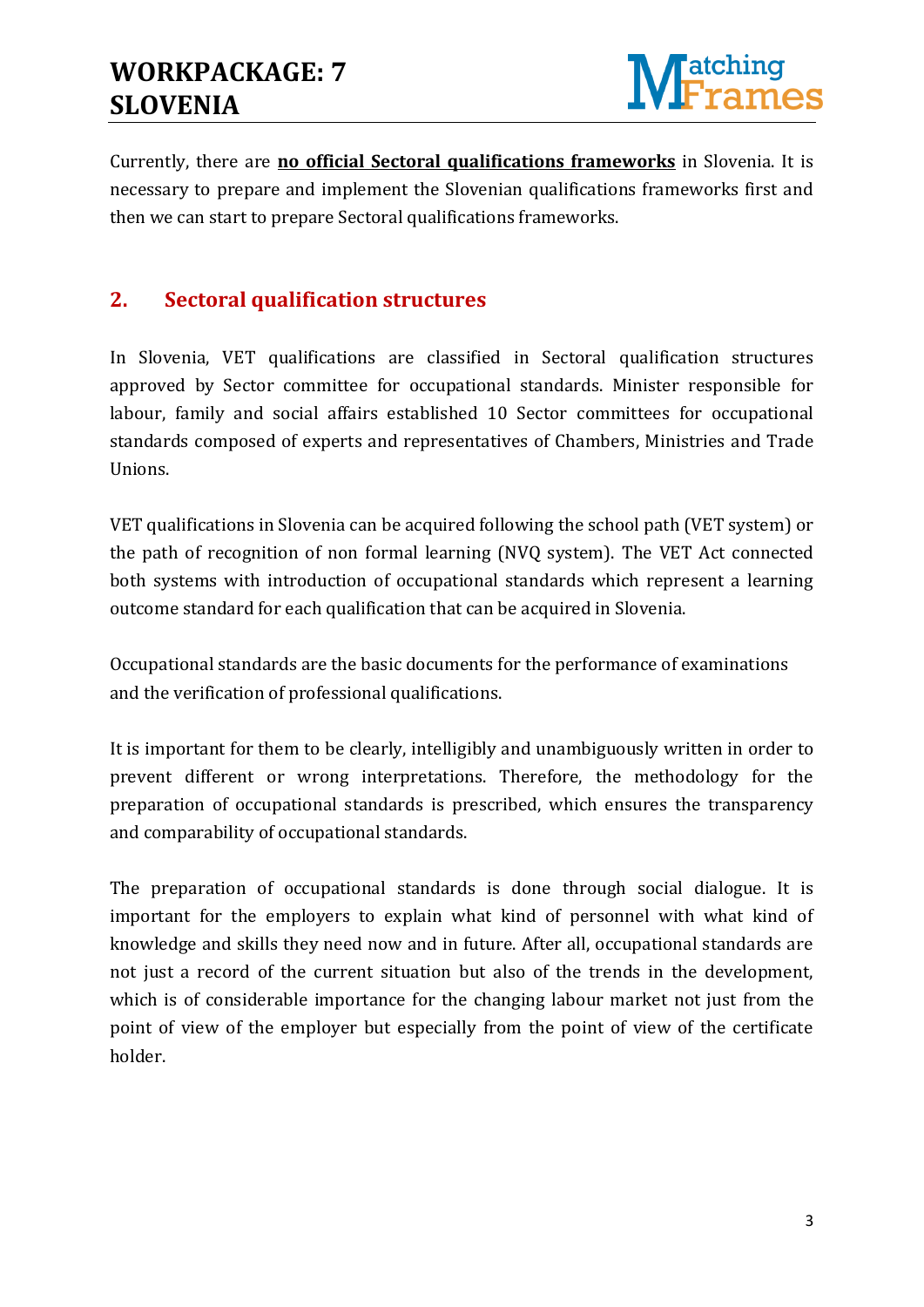

It is important that occupational standards are prepared in cooperation with experts who are familiar with the profession, work organisation, technology and, last but not least, trends in the development of the profession and the sector itself.

Although the occupational standards are closely related to a particular sector and profession, general competences necessary to work effectively in a profession should also be included. For example: quality assurance of work, ICT skills, communication skills, work planning and organisation, health and environmental protection, etc.

Below we present VET qualifications in metal, car and electrical sectors. We classifie the qualifications in 10 levels of SQF and in 3 types of qualifications. Unfortunately the supplementary qualifications are not defined yet.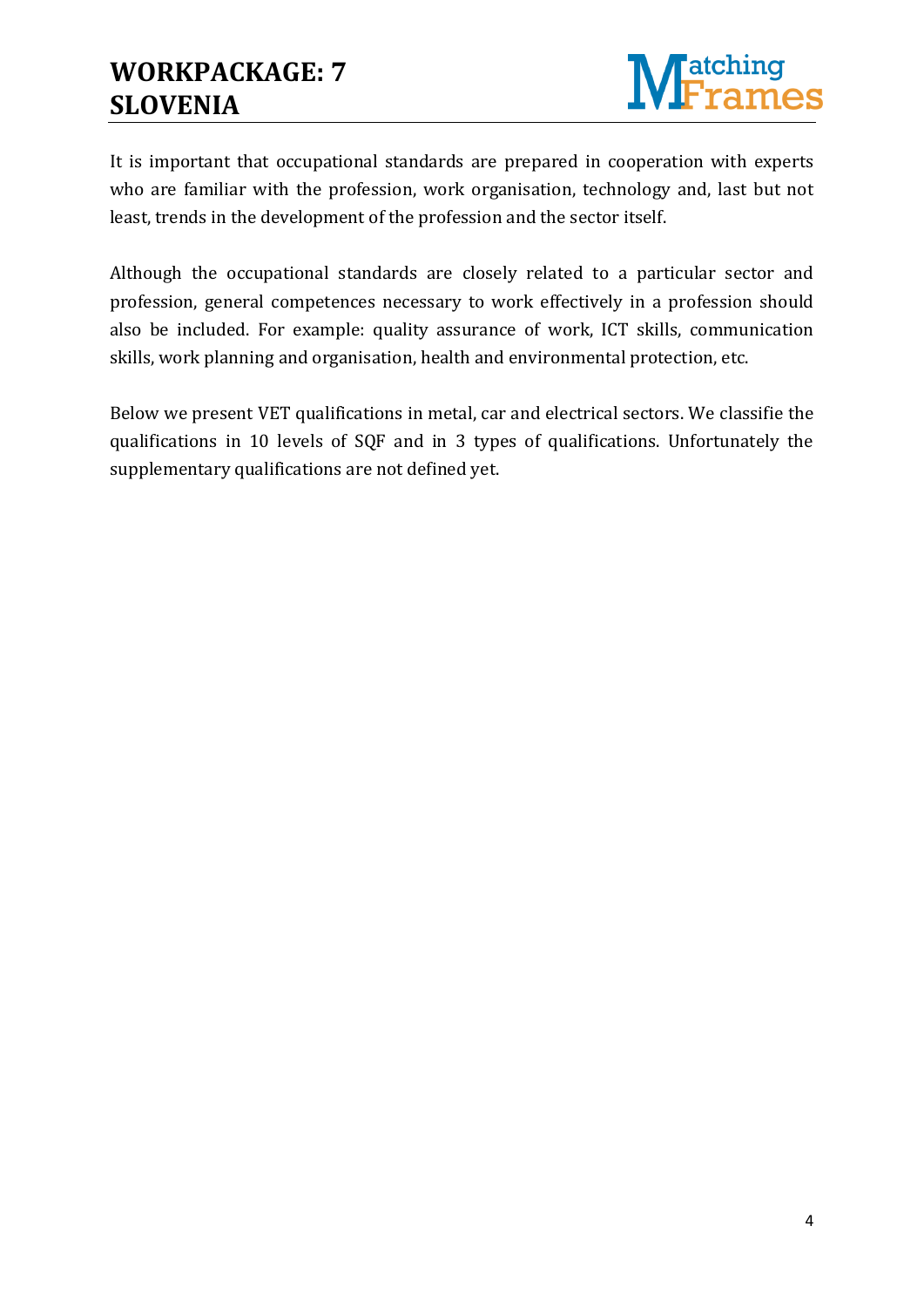

### **QUALIFICATIONS IN THE FIELD OF METAL SECTOR**

|                            | <b>Type of qualification</b>                                                                                                                                                                                                                                                                                                                                                                         |                                                                                                                                                                                                                                                                                   |                                       |
|----------------------------|------------------------------------------------------------------------------------------------------------------------------------------------------------------------------------------------------------------------------------------------------------------------------------------------------------------------------------------------------------------------------------------------------|-----------------------------------------------------------------------------------------------------------------------------------------------------------------------------------------------------------------------------------------------------------------------------------|---------------------------------------|
| <b>LEVEL</b><br><b>SQF</b> | <b>Education</b>                                                                                                                                                                                                                                                                                                                                                                                     | <b>National</b><br>vocational<br>qualification                                                                                                                                                                                                                                    | <b>Supplementary</b><br>qualification |
| VI.                        | Higher vocational education<br>MECHANICAL<br><b>ENGINEERING</b><br><b>MECHATRONICS</b><br>$\overline{\phantom{a}}$                                                                                                                                                                                                                                                                                   |                                                                                                                                                                                                                                                                                   |                                       |
| V.                         | 4 year VET<br>Technical secondary education<br>MECHANICAL<br><b>ENGINEERING TECHNICIAN</b><br><b>MECHATRONICS</b><br><b>TECHNICIAN</b>                                                                                                                                                                                                                                                               | <b>MECHATRONICS</b><br><b>TECHNICIAN</b>                                                                                                                                                                                                                                          |                                       |
| IV.                        | 3 year VET<br>Vocational secondary education<br><b>MANUFACTURING OF</b><br><b>METAL CONSTRUCTIONS</b><br><b>TOOL INDUSTRY WORKER</b><br>$\overline{\phantom{a}}$<br>HEATING, PLUMBING,<br>$\overline{\phantom{a}}$<br><b>VENTIALTION SYSTEMS</b><br><b>INSTALLER</b><br><b>ROOFER</b><br>$\overline{a}$<br><b>GOLDSMITH</b><br>$\overline{\phantom{a}}$<br><b>OPERATOR OF</b><br>MECHATRONIC SYSTEMS | oxy gas welding<br>$\overline{\phantom{m}}$<br>MMA type of welding<br>$\frac{1}{2}$<br>MIG/MAG type of welding<br>$\overline{\phantom{0}}$<br>TIG type of welding<br>$\blacksquare$<br><b>MAKER OF JEWELERY</b><br>$\overline{\phantom{a}}$<br><b>WATCHMAKER</b><br>$\frac{1}{2}$ |                                       |
| III.                       | 2 year VET<br>Short term vocational education<br><b>ASSISTANT IN</b><br>TECHNOLOGICAL<br><b>PROCESSES</b>                                                                                                                                                                                                                                                                                            | <b>ASSISTANT IN</b><br>$\blacksquare$<br>MAINTENANCE<br><b>ASSISTANT IN OPERATING</b><br>THE MACHINERY                                                                                                                                                                            |                                       |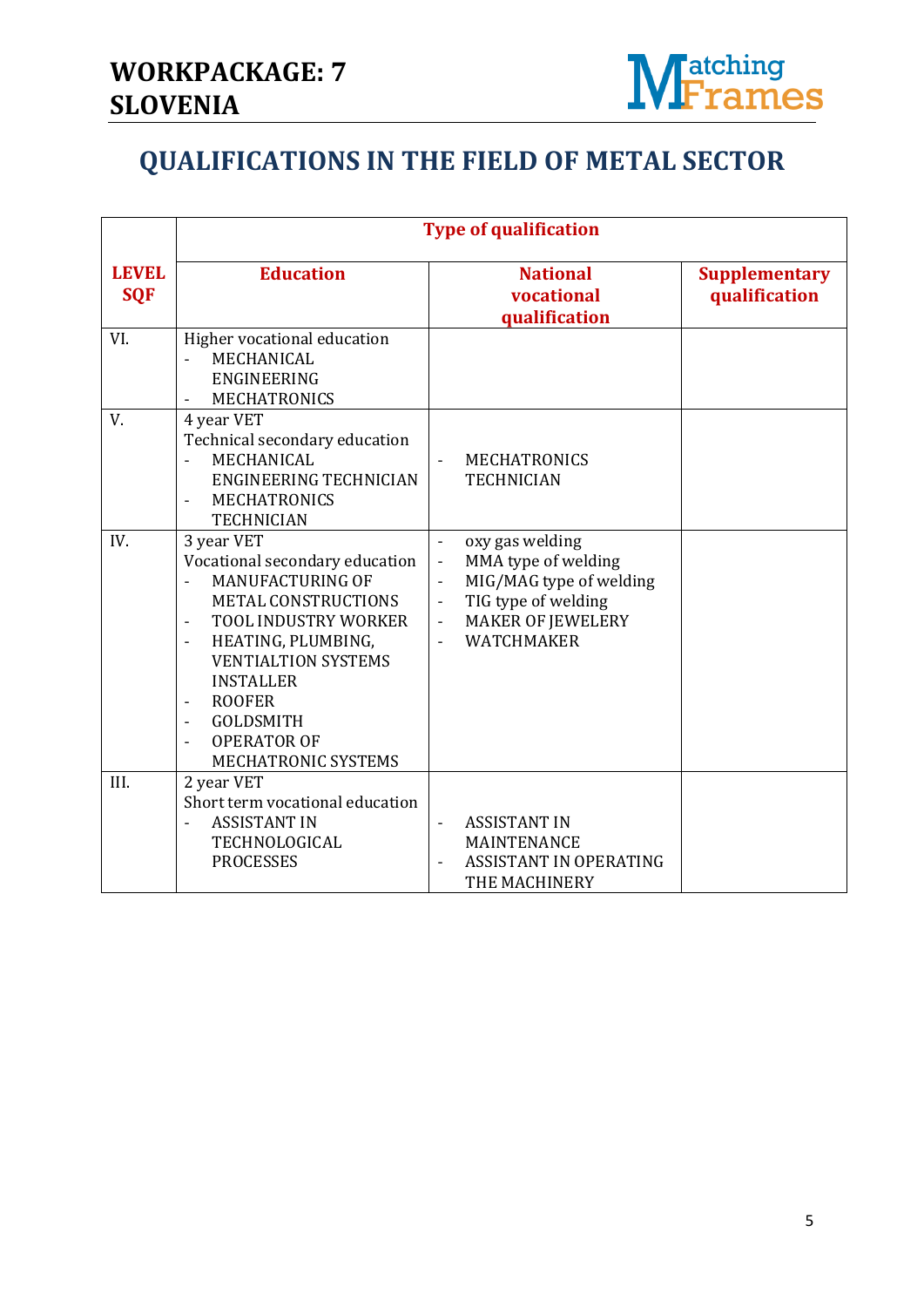

# **QUALIFICATIONS IN THE FIELD OF CAR SECTOR**

|                            | <b>Type of qualification</b>                                                                                                        |                                                |                                       |  |
|----------------------------|-------------------------------------------------------------------------------------------------------------------------------------|------------------------------------------------|---------------------------------------|--|
| <b>LEVEL</b><br><b>SQF</b> | <b>Education</b>                                                                                                                    | <b>National</b><br>vocational<br>qualification | <b>Supplementary</b><br>qualification |  |
| VI.                        | Higher vocational education<br><b>ENGINEER OF VEHICLE</b><br>$\overline{a}$<br><b>TECHNOLOGY</b>                                    |                                                |                                       |  |
| V.                         | 4 year VET<br>Technical secondary education<br><b>VEHICLE MECHANIC</b><br><b>TECHNICIAN</b>                                         |                                                |                                       |  |
| IV.                        | 3 year VET<br>Vocational secondary education<br><b>VEHICLE BODY REPAIRER</b><br>$\overline{\phantom{0}}$<br><b>VEHICLE MECHANIC</b> |                                                |                                       |  |
| III.                       |                                                                                                                                     | <b>MAINTENANCE OF TYRES</b>                    |                                       |  |

### **QUALIFICATIONS IN THE FIELD OF ELECTRICAL SECTOR**

|                            | <b>Type of qualification</b>                                                                                                                                                             |                                                |                                       |  |
|----------------------------|------------------------------------------------------------------------------------------------------------------------------------------------------------------------------------------|------------------------------------------------|---------------------------------------|--|
| <b>LEVEL</b><br><b>SQF</b> | <b>Education</b>                                                                                                                                                                         | <b>National</b><br>vocational<br>qualification | <b>Supplementary</b><br>qualification |  |
| VI.                        | Higher vocational education<br>Electrical engineering and<br>$\overline{a}$<br>energy technology<br>Electronics<br>$\overline{\phantom{a}}$<br>Telecommunications<br>technology          |                                                |                                       |  |
| V.                         | 4 year VET<br>Technical secondary education<br>Electric telecommunications<br>$\overline{\phantom{a}}$<br>technician<br><b>Electrical engineering</b><br>$\qquad \qquad -$<br>technician |                                                |                                       |  |
| IV.                        | 3 year VET<br>Vocational secondary education<br>Electrician                                                                                                                              |                                                |                                       |  |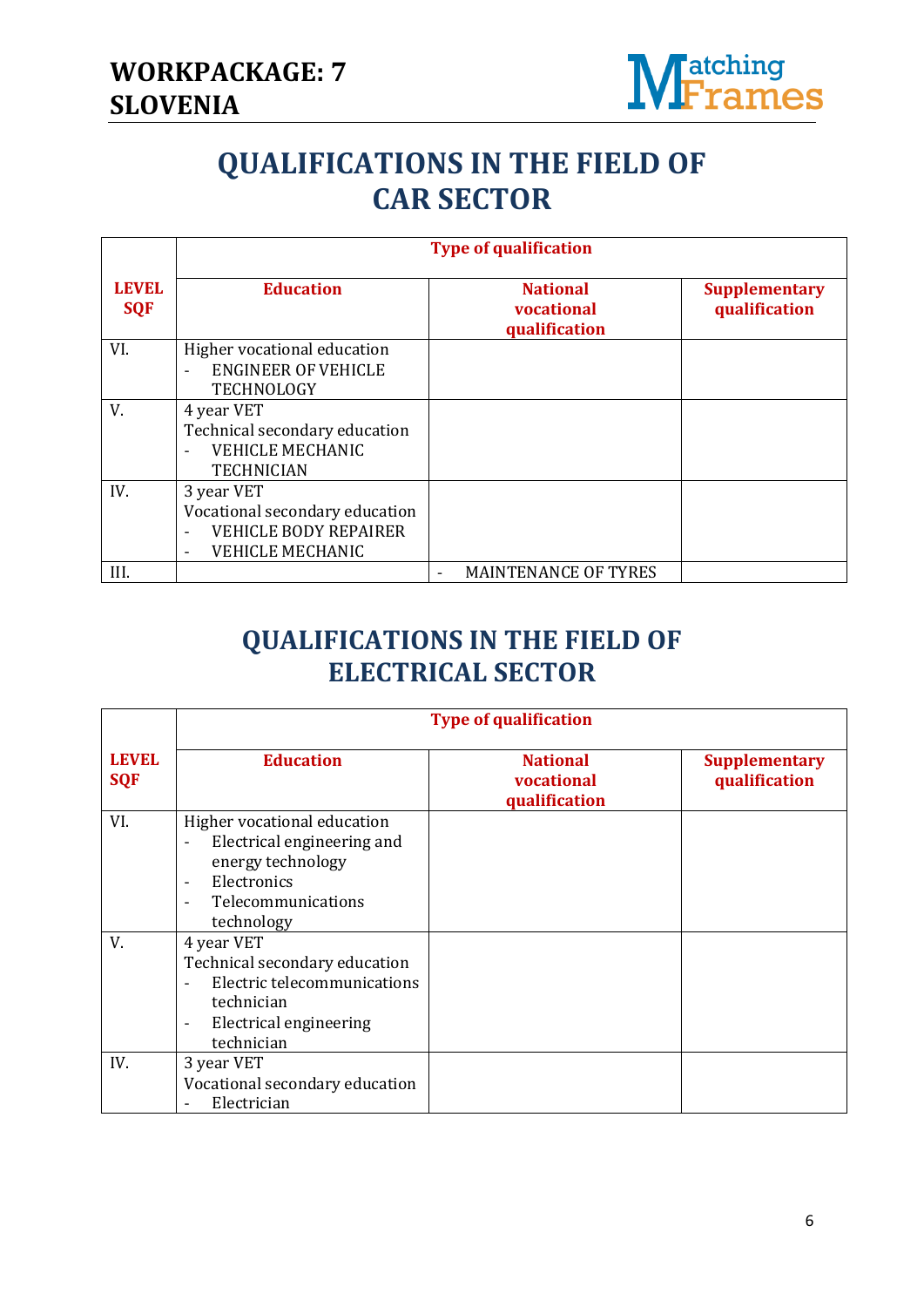### **WORKPACKAGE: 7 SLOVENIA**



#### **3. The procedure for the preparation of VET qualifications**

The procedure for the preparation of occupational standards and catalogues of standards for knowledge and skills is determined in the Rules on the Standard Classification of Occupations:

- The procedure begins with an **initiative** submitted on a specific form to the National Institute for Vocational Education and Training, which records it, provides an expert assessment and submits it for discussion to the Sector committee for occupational standards. When discussing the initiative, information on the needs of the labour market, on the comparability of standards for a specific qualification among EU member states, and, if necessary, on compliance with regulations and norms at EU level are especially important.
- If the Sector committee for occupational standards considers the initiative to be wellfounded, experts proposed by the competent Sector committee for occupational standards, with methodological support from the CPI, prepare a proposal for a **occupational profile**.
- Based on the occupational profile, experts proposed by the competent sector committee for occupational standards, with support from the CPI, prepare a proposal for an **occupational standard** which defines professional competences, knowledge and skills necessary for a particular profession or set of responsibilities. The occupational standard is coordinated within the competent sector committee for occupational standards, which proposes it for discussion to the Council of Experts of the Republic of Slovenia for Vocational and Technical Education. An expert committee for occupational standards operating within the Council of Experts of the Republic of Slovenia for Vocational and Technical Education discusses the occupational standard and proposes its adoption or rejection. The final decision is taken by the Council of Experts of the Republic of Slovenia for Vocational and Technical Education, which thereupon proposes the occupational standard for adoption and publication on National Reference Point [\(www.nrpslo.org\)](http://www.nrpslo.org/) to the minister responsible for labour.
- The occupational standard must be compiled in accordance with the **methodology** determined by the competent expert council on a proposal from sector committees for occupational standards. The national methodology represents a uniform basis for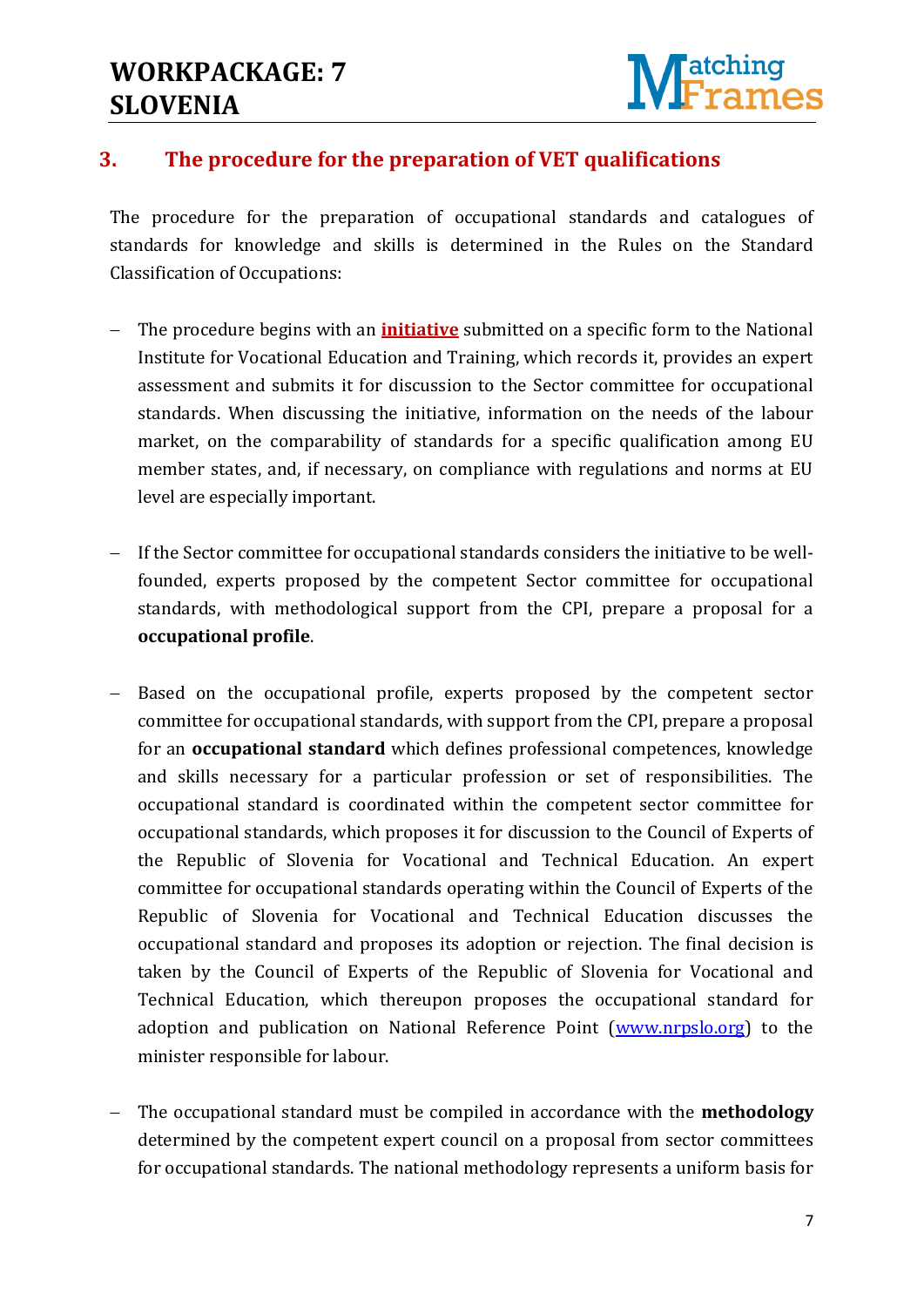

all occupational standards and catalogues, and thus ensures transparency and comparability of documents at national level. The methodological support for the preparation of occupational standards and catalogues is provided by the National Institute for Vocational Education and Training.

- On the basis of the occupational standard, a working group prepares a proposal for a **catalogue of standards for knowledge and skills** which is finally coordinated by the Sector committee for occupational standards. Once the coordination is completed, the Sector committee proposes the catalogue for discussion to the Council of Experts of the Republic of Slovenia for Vocational and Technical Education. The expert committee for occupational standards and the commission for educational programmes, operating within the Council of Experts, propose to the Council the adoption or rejection of the catalogue, and thereupon the Council proposes it for adoption to the Minister of Labour, Family and Social Affairs .
- On the basis of one or more occupational standards a **VET programme** is developed. The national standards (minimum of hours for general knowledge modules and for professional modules, proportion of open curricula, etc) for each level of VET programmes are set by the Council of Experts of the Republic of Slovenia for Vocational and Technical Education. Each new VET programme is discussed by the Council of Experts of the Republic of Slovenia for Vocational and Technical Education which finally proposes to the adoption or rejection of the VET programme to the Minister of Education and Sports .